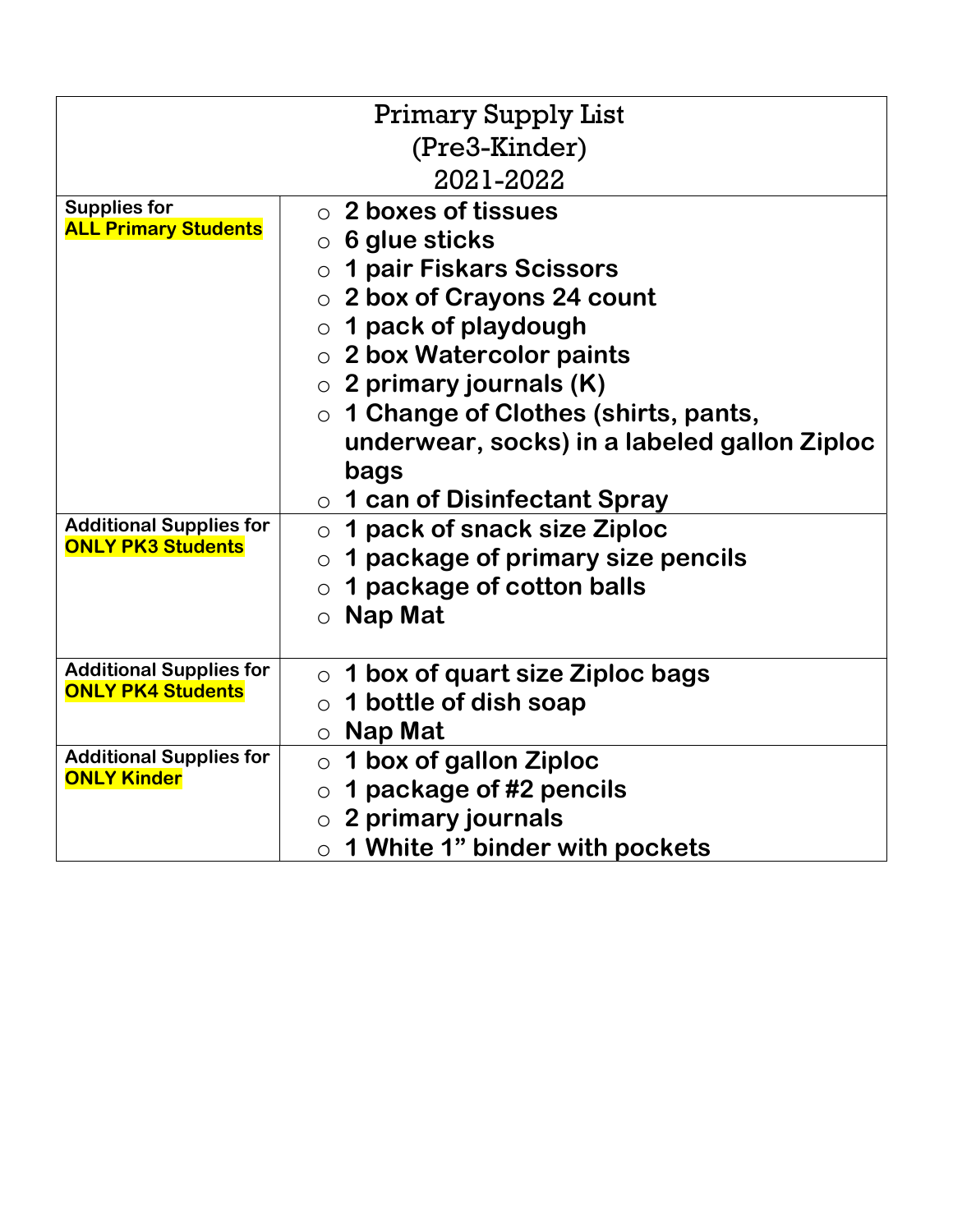| <b>Lower Elementary Supply List</b>                   |                                                             |  |
|-------------------------------------------------------|-------------------------------------------------------------|--|
|                                                       | $(1st - 3rd Grade)$                                         |  |
|                                                       |                                                             |  |
|                                                       | 2021-2022                                                   |  |
| <b>Supplies for All</b><br><b>Students</b>            | $\circ$ 2 packages of #2 pencils                            |  |
|                                                       | $\circ$ 1 box of 24 count colored pencils                   |  |
|                                                       | $\circ$ 1 set of watercolor paint                           |  |
|                                                       | $\circ$ 1 pair of scissors                                  |  |
|                                                       | $\circ$ 1 package of 2 pink erasers                         |  |
|                                                       | $\circ$ 1 three-inch binder (any color)                     |  |
|                                                       | 1 plastic, heavy duty folder with brads<br>$\circ$          |  |
|                                                       | (purple)                                                    |  |
| <b>Supplies for</b><br>1 <sup>st</sup> Grade Students | $\circ$ 1st Grade                                           |  |
|                                                       | $\circ$ Small bottle of dish soap                           |  |
|                                                       | $\circ$ 1 box of quart size plastic bags                    |  |
|                                                       | 1 primary composition book (half page with<br>$\circ$       |  |
|                                                       | lines and half blank)                                       |  |
|                                                       | $\circ$ 2 composition books (wide ruled)                    |  |
|                                                       | $\circ$ 1 small indoor plant (not full sun)                 |  |
|                                                       | 1 plastic, heavy duty folder with brads<br>$\circ$          |  |
|                                                       | (green)                                                     |  |
| <b>Supplies for</b>                                   | $\circ$ 1 container of disinfecting wipes                   |  |
| <b>ONLY 2<sup>nd</sup> Grade</b><br><b>Students</b>   | 1 box of gallon size plastic bags<br>$\circ$                |  |
|                                                       | 1 small indoor plant (not full sun)<br>$\circ$              |  |
|                                                       | $\circ$ 2 glue sticks                                       |  |
|                                                       | $\circ$ 2 composition books (wide ruled)                    |  |
|                                                       | 1 plastic, heavy duty folder with brads (blue)<br>$\circ$   |  |
| <b>Supplies for</b>                                   | 1 package of dish sponges<br>$\circ$                        |  |
| <b>ONLY 3<sup>rd</sup> Grade</b><br><b>Students</b>   | $\circ$ 2 boxes of facial tissue                            |  |
|                                                       | 1 box of snack size plastic bags<br>$\circ$                 |  |
|                                                       | $\circ$ 2 glue bottles                                      |  |
|                                                       | 2 composition books (wide ruled)                            |  |
|                                                       | 1 plastic, heavy duty folder with brads (red)<br>$\bigcirc$ |  |